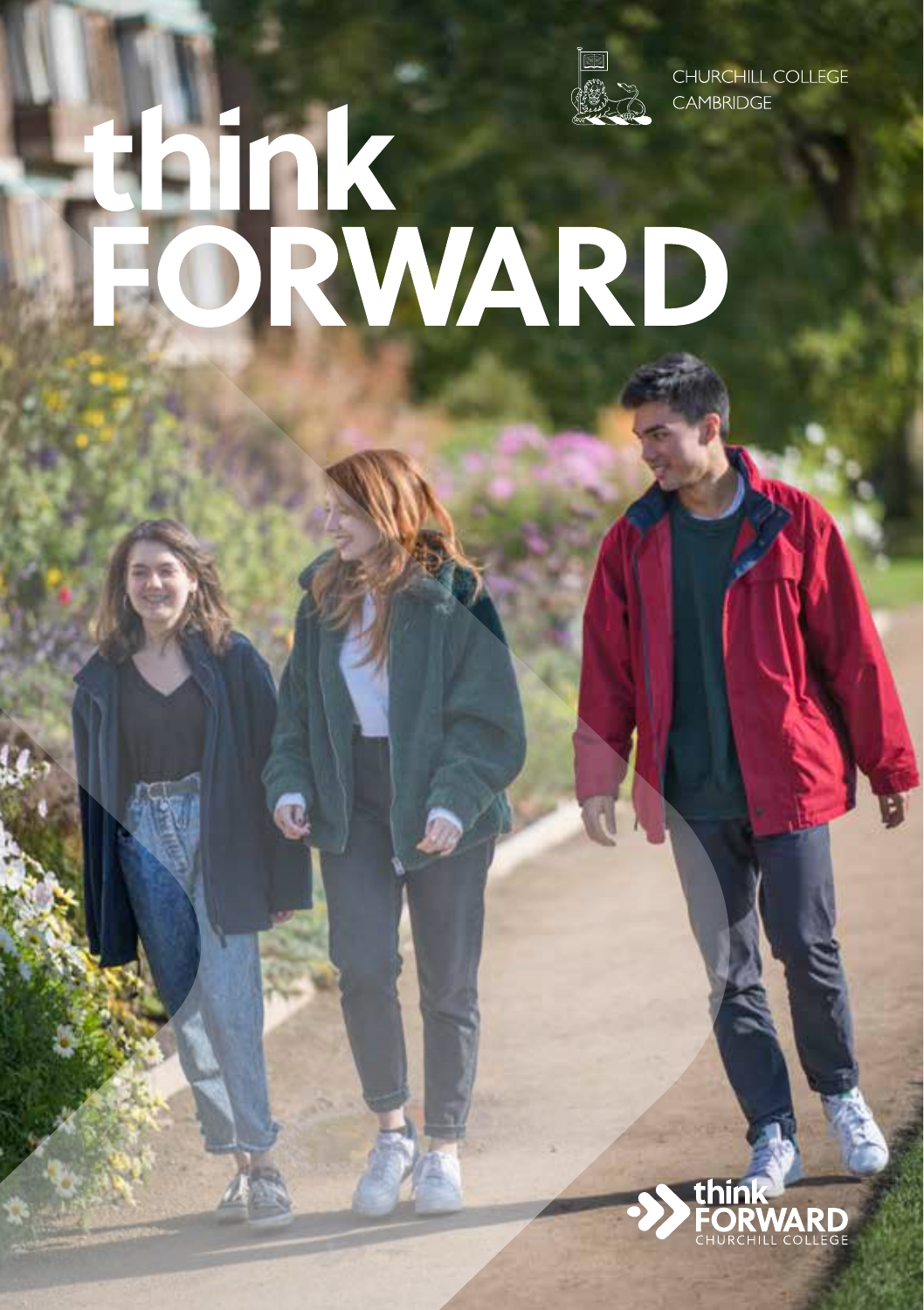### Think *Forward* for

# **Student Access**

Churchill's long tradition of welcoming students from non-traditional Oxbridge schools and regions is underpinned by a desire to help combat entrenched social and economic disadvantage by improving equality of access and equality of opportunity.

Many Churchill alumni enjoyed their undergraduate education at Cambridge for free. However, those matriculating today pay tuition fees of £9,250 per annum and the average debt after an undergraduate degree for a UK student at Cambridge is now an estimated £55,380. Students can borrow the money they need, but this can act as a deterrent to considering a university education. Bursaries and hardship grants make a significant difference in encouraging students to apply to Churchill who otherwise might fear getting into debt, and to their educational outcomes once here.

Those from economically disadvantaged backgrounds may face the need to secure paid work during vacations. Opportunities available to their more privileged peers – such as unpaid or expenses only internships, overseas travel or further study – are constrained. On top of the Cambridge Bursary, students in the greatest need at Churchill receive grants of up to £2,000 to enable them to fully benefit from everything that Cambridge can offer, through our Winston Churchill Top-Up Bursary scheme.

The Cambridge Bursary Scheme is being extended to give an extra amount to students who have indicators of deprivation, such as free school meals. Those in middle-income households will get smaller amounts of additional support. This extension is being underwritten by a central fund for one year, but thereafter colleges will need to pay for the extra provision from their own resources. Churchill has a larger number of eligible students and will need to find an extra £50,000 per year to fund the extension. We need your help to ensure the College can continue to reach, support and fund as many of the best students as possible from all backgrounds to transform young lives.

### **Key facts & figures**

## **115**

115 undergraduates received a means-tested Cambridge Bursary in the 20/21 academic year

# **70%**

A record 70% received the maximum annual Cambridge Bursary of £3,500, awarded to those with family incomes lower than £25,000

## **>80%**

Over 80% of offers to UK students in the 2021 UCAS round have been made to maintained sector pupils – significantly above the Office for Students (OfS) target of 65%

# **£482,000**

The total expenditure for undergraduates on bursaries, travel grants & awards in 2019/20 was £482k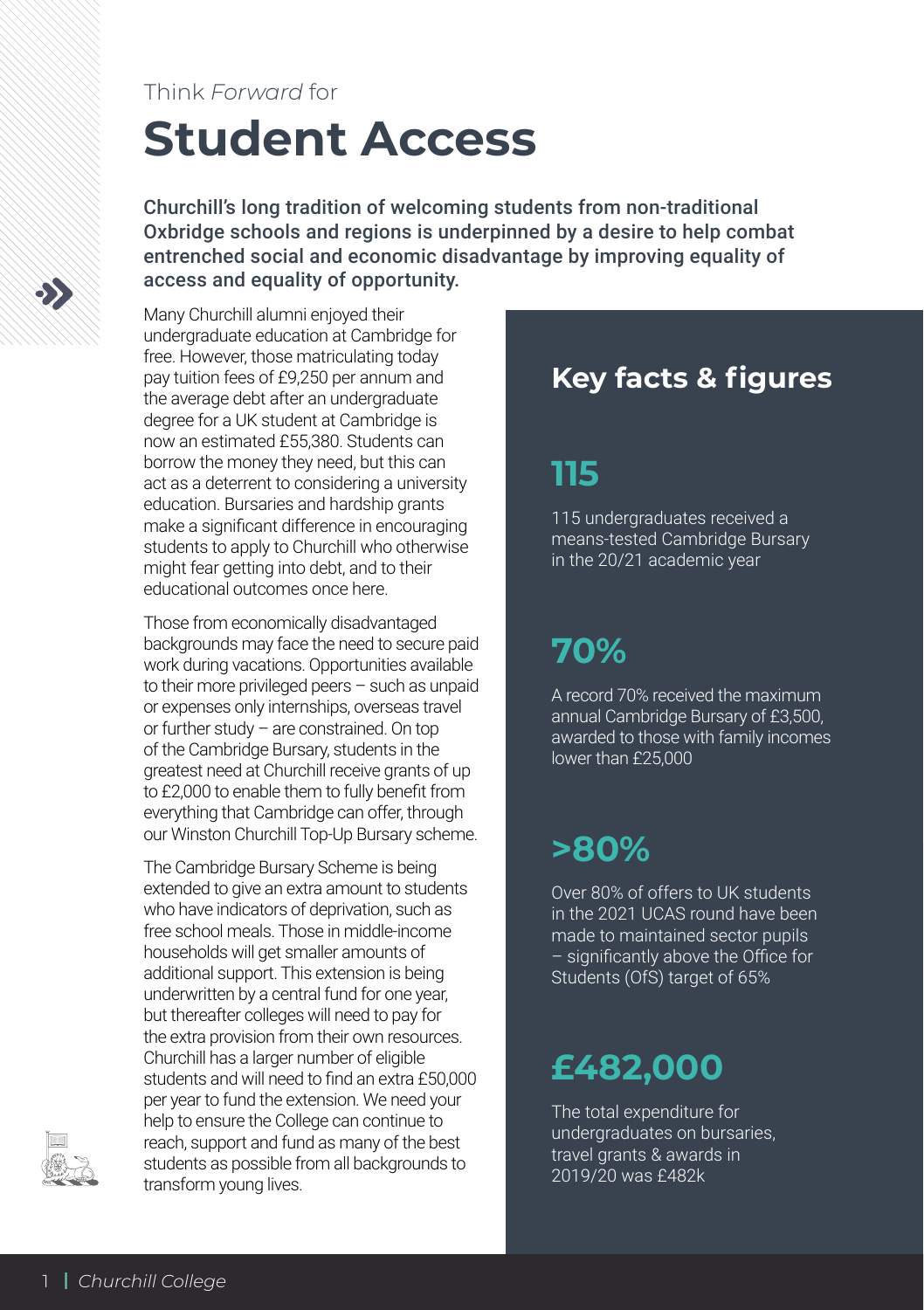# **The Black Students' Support Fund**

There currently exists a historic under-representation of Black British students at the University of Cambridge and Churchill College. Widening participation work in this area is being carried out at both a University and College level but more needs to be done.

Data on ethnicity is now collected as part of the admissions process and at present at Churchill only 2% of the current student population identify themselves as being Black British (7 out of 344 home undergraduate students and two out of 102 home postgraduate students). Even taking into consideration the small number of students who chose not to supply information on their ethnicity, this falls below the UK sixth-form population and Cambridge UK undergraduate admissions figure as a whole:

- 3.6% Cambridge UK undergraduate admissions 2019
- 1.8% Cambridge UK postgraduate admissions 2019
- 4.8% UK sixth-form population 2019

Our Black students have formed an integral part of our student community, and have been great successes at Cambridge and beyond. Increasing the diversity of student intake will help ensure the contribution of insights from the widest range of backgrounds, heritages and standpoints.

In order to optimise applications to Churchill from this under-represented group of students, the College needs to raise enough funds to set up an endowed fund of at least £100,000. This endowed fund will support UK students of Black African and African-Caribbean heritage by providing means-tested bursaries for undergraduates, as part of the Cambridge Bursary scheme, or an MPhil studentship. Support may be awarded to both categories i.e. undergraduate bursaries and an MPhil studentship, dependent on the level of income generated by the fund.

"

For me, the fund speaks to the College's dedication to encouraging Black and ethnic minority students to apply to study at a university where they are currently under-represented and where the diversity of thought that their diversity of background brings is so needed. By coming to Churchill they will spend their Cambridge years at a College where they will be most warmly welcomed.

Imani Jeffers (U15 MML)

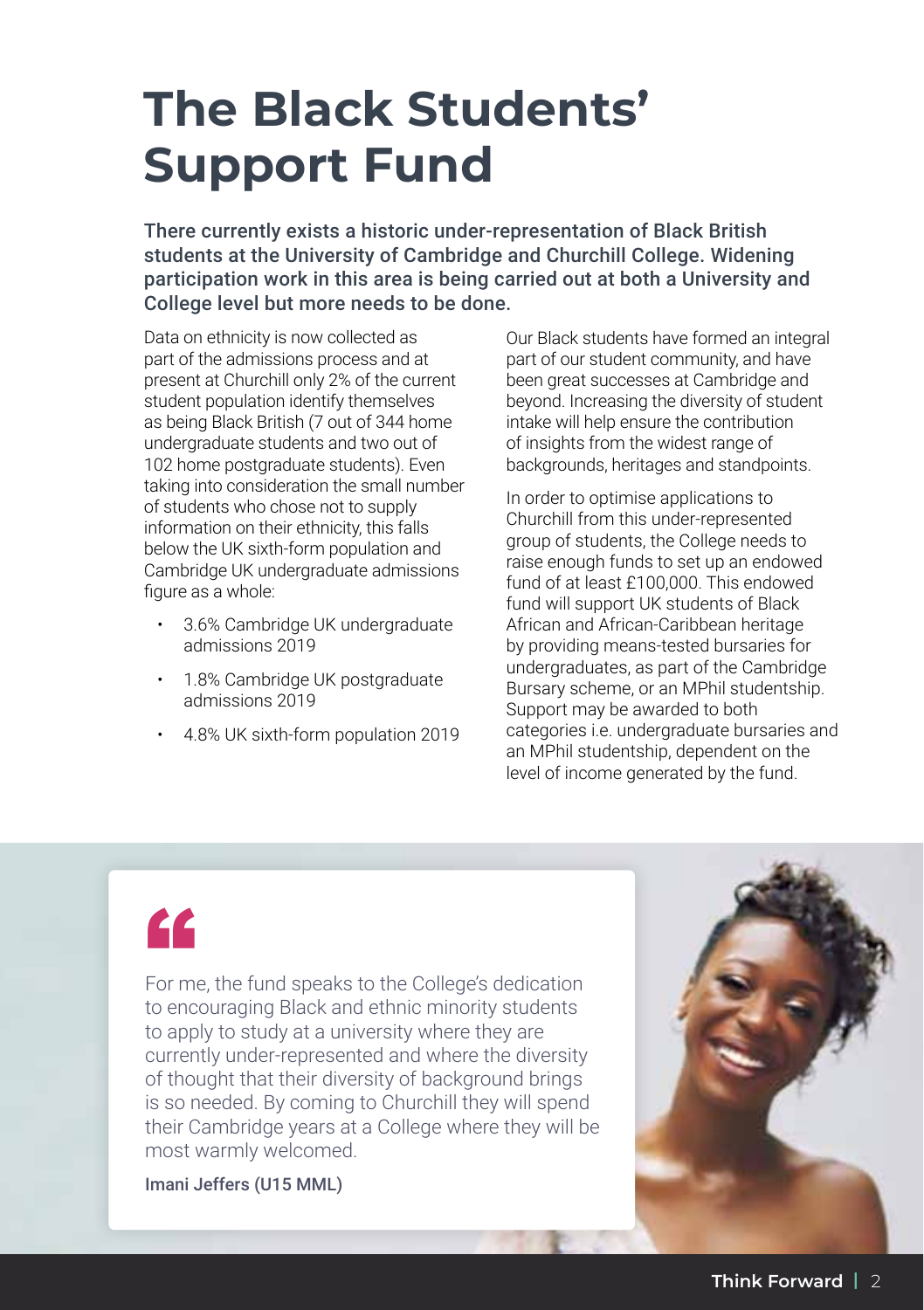### Think *Forward* for

# **Support in Unprecedented Times**

Churchill College's provision for student welfare is second to none, but in recent years new challenges have emerged in respect of student mental health to which the College is having to respond. Even before coronavirus struck, the College was already seeing a significant rise in student demand for counselling.

Across the last five years, student access to professional mental-health support in Churchill has increased by well over 60%, an increase echoed in the wider University.

In general we believe our students are as resilient as they were five, ten or twenty years ago, but with changing public attitudes they are more aware of their mental health and more willing to seek assistance when they need it. We are also dealing with the impact of the COVID-19 crisis, which has set the mental health of some students back. The College's Tutors and wider welfare team are doing their best to mitigate this. The College now employs two (part-time) counsellors and a College Nurse with counselling expertise. Students also have access to the University Counselling Service and to additional online support, both of which the College supports with funding.

However, we need to build better initiatives to foster student wellbeing, as well as responding with maximum effectiveness to low points in student lives. This will require extended consultation, analysis, imagination and financial commitment. Students can face significant challenges around academic pressure, social burdens, financial worries and concerns about their families – as well as problems rooted in their earlier lives. We need to enable them to build strategies to make the most of their time in Churchill; and we need to be there for them with the very best and most expert professional support if crisis hits.



"

It would be extraordinary if the pandemic and its fallout did not produce major psychological effects on all of us and the effect is likely to be measured in years not months. It may remain hidden and only surface gradually. The most helpful thing at this stage would be to acknowledge the likely need and plan for it in a flexible way, such as seeking support for a general fund for student mental health support.



Tim Ellis, Churchill College counsellor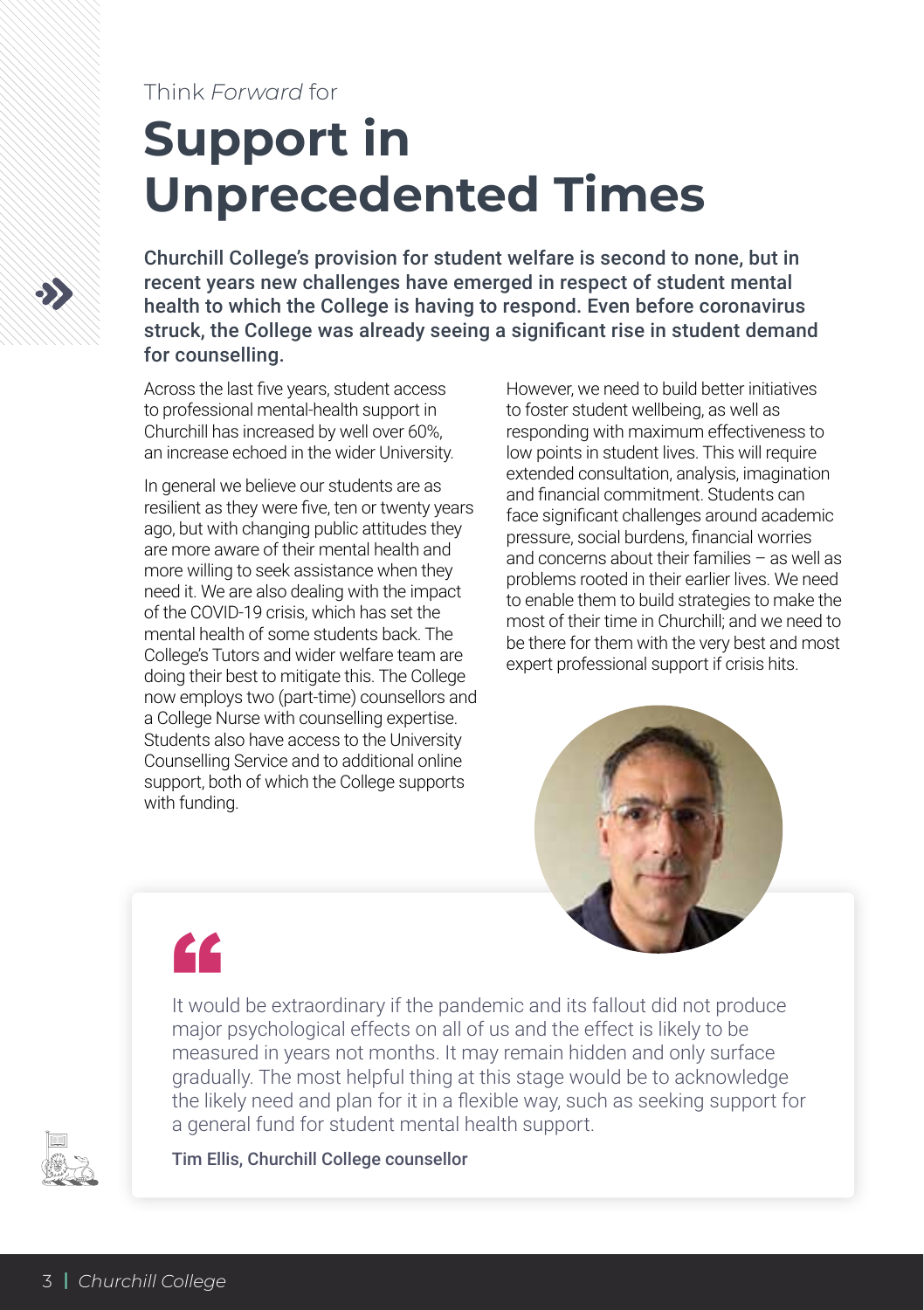# **The Student Wellbeing and Mental Health Fund**

In March 2021 Churchill College Council established a dedicated fund – the Student Wellbeing and Mental Health Fund – to give the College the flexibility to create an enhanced programme of care and activities directed at the wellbeing and mental health of our students.

This will be achieved by funding additional paid-for specialist advice and therapy as well as providing funding for Fellows, staff and students to increase awareness of mental health issues. Building this fund will also enable the College to provide access to activities and support likely to foster and sustain student wellbeing and mental health, both for individuals and for groups of students.

As we face the fall-out of the pandemic, it is vital that the College has the funds available to support the mental health and wellbeing of our students. If we can do this, we can help ensure that the best young minds can continue to thrive here.

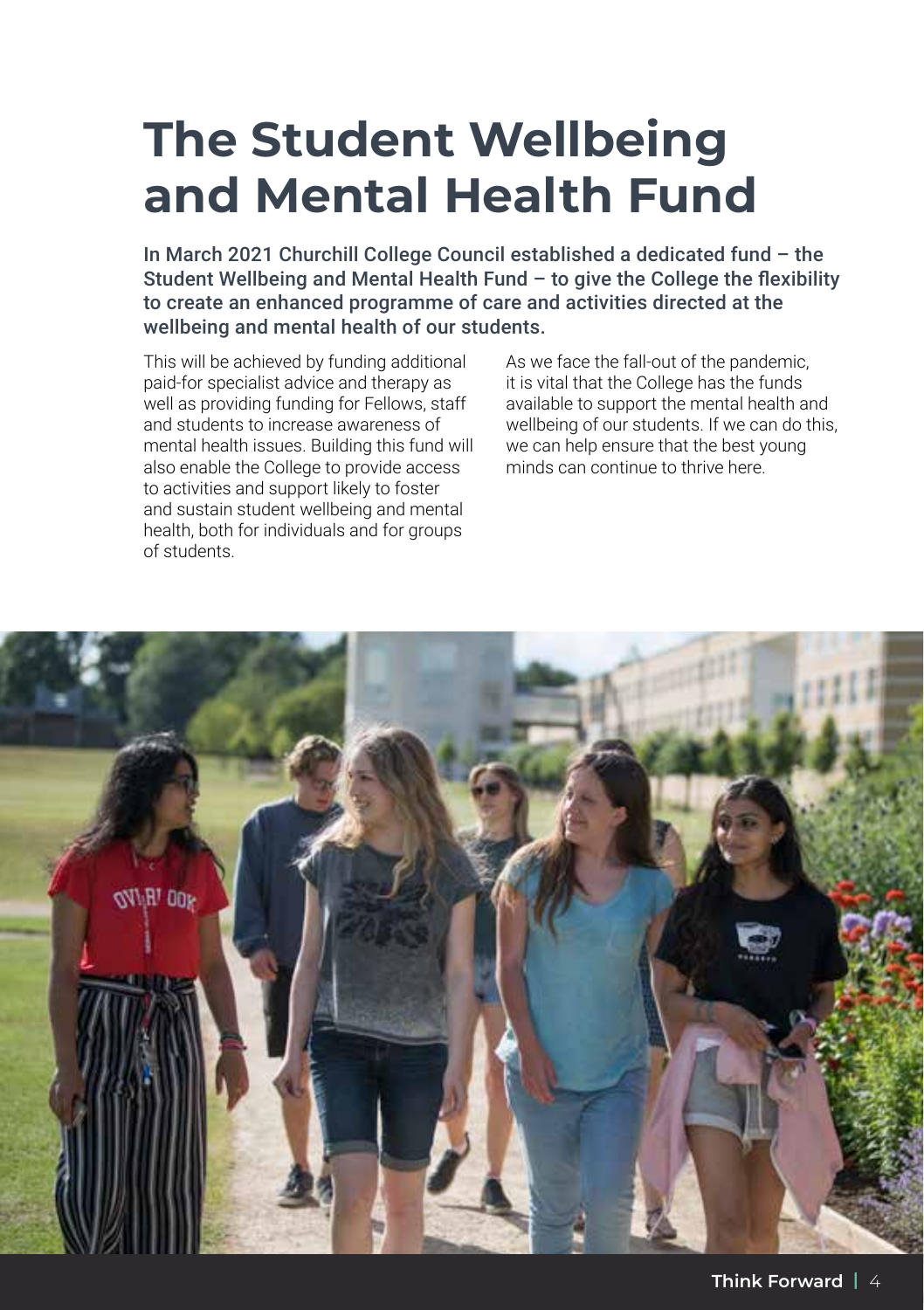### Think *Forward* for

# **Future Academic Leaders**

At Churchill, our aim has always been to seek out the most talented postgraduate students but competition for the best research students is fierce and international, and we need to act now if we wish to continue attracting the finest minds in the world.

# "

In completing my undergraduate degree I exhausted my savings, and with the onset of the pandemic I was also limited in the amount of paid employment I could undertake to accumulate the funds I needed. Obtaining my studentship has ensured that I am in a position to afford to study alongside peers of an appropriate academic calibre, at the University of Cambridge.

Andrew Robbins (G20, current MPhil Politics & International Relations student)



Drastic cuts to Research Councils mean that there are fewer research studentships than before. In addition, the tripling of undergraduate tuition fees and the debt burden on UK students will inevitably deter many excellent prospective students from pursuing postgraduate studies.

The estimated annual cost for a home student studying for an MPhil ranges from £23,000 to £27,000, rising to as high as £43,000 for an overseas student for some science subjects. With only partial government funding available of £10,000 for a Master's Loan, postgraduates simply cannot study if they are unable to support themselves. We are now faced with the very real fact that postgraduate study is becoming unaffordable for all but the most privileged. Without a Master's, students won't be admitted to many PhD courses. A Master's degree can define a career trajectory, or enable a career in academia, diversifying the academic cohorts of the future. We need to support more postgraduate students to ensure that the brightest minds are provided with the freedom to concentrate on their studies, challenge the status quo and find ways to make the world work better, regardless of their financial background.

The College is committed to supporting a small number of postgraduate studentships, but funds are limited and we wish to do more to keep our doors open to the world's best minds and talents. We can only do this with your support.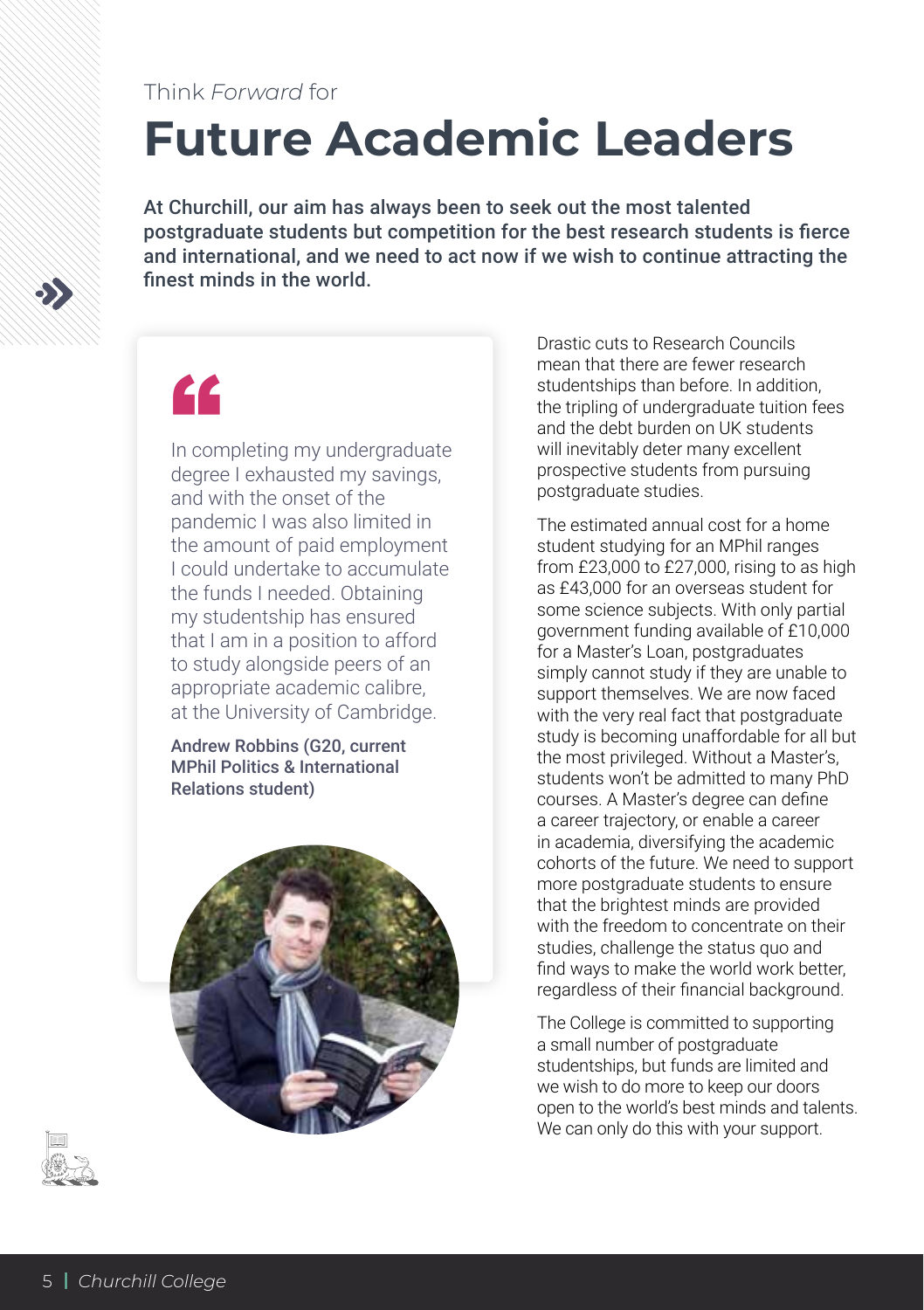

# Think *Forward* for **Financial Sustainability**

The College's invested capital currently stands at approximately £100 million – income from these endowed funds is essential to providing education and covering operational costs. This income funds core activity such as teaching, pastoral costs and operational costs such as building maintenance. The College endowment generates around £3 million per year, depending on investment performance. However, in a usual year the expenditure on these costs is well over £12 million.

Last year, the College received just over £4 million in fees and academic charges. It spent over £5.7 million in the delivery of education including tutorial and teaching support and awards, leaving a funding gap of nearly £2 million. The shortfall in funding is usually made up of a mix of donations expendable in the year, endowment income, and conference revenue. Therefore, given the uncertain nature of the revenue from conferences in future, and other events that may affect fee income, the College aims to build up its endowment to generate at least £5 million per year. This would require its total endowment to grow to over £125 million. The Think Forward fund will be an unrestricted fund where surplus income is invested to add to the endowment of the College.

The more endowment funding the College can accrue, the more secure its future, and less subject to circumstances. As we have seen with Covid-19, events and crises can greatly affect our income streams in other areas. In this campaign we aim to raise at least another £3-6 million every year to add to the College's endowment – either for unrestricted purposes or undergraduate or postgraduate support.

Donation and endowed income is essential to the long-term future of Churchill College. Cambridge Colleges that have existed for many centuries have the security of a larger endowment to offer more financial security. With your help we can secure the funding of the College for the educational benefit of future generations and ultimately for society as a whole.